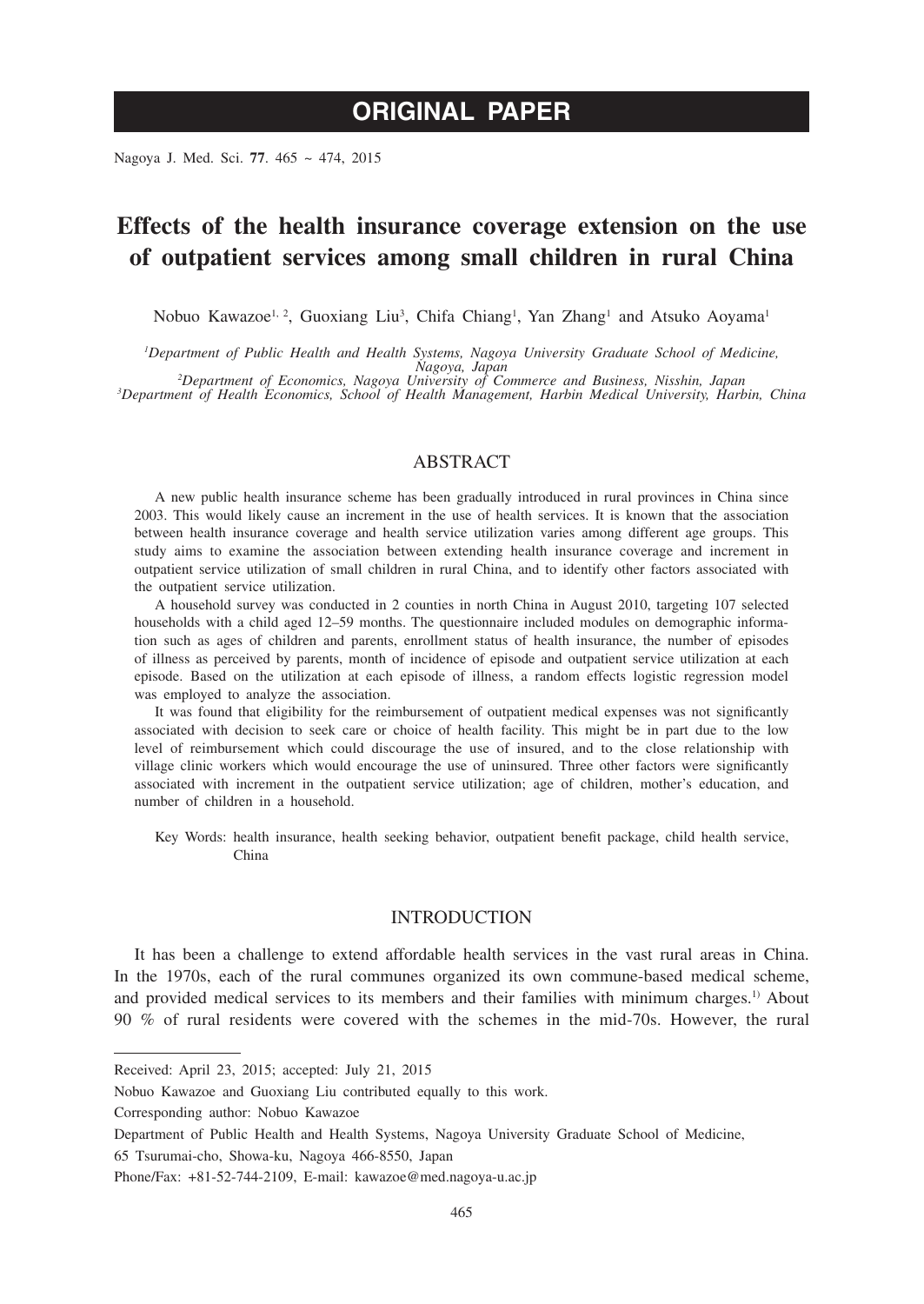communes collapsed in the process of a nationwide agricultural reform, which aimed to abolish the collective farming mechanisms. The commune-based medical schemes disappeared along with the collapse of the communes. As a result, rural residents had to pay all their medical expenses by themselves. A previous study reported that rural population had a high risk of suffering from illness-induced poverty.2)

In 2003, the government of China initiated a New Cooperative Medical Scheme (NCMS), a government–run voluntary insurance scheme. Participation to the NCMS is a household base. Population coverage by the NCMS was more than 90  $\%$  in 2010.<sup>3)</sup> In the NCMS, each county acts as an insurer, and the funds were financed about 20 % from premiums of rural households and 80 % from government subsidies.3) Each county defined its own benefits package based on its financial status, and reimbursed the medical expenses to the participants of the NCMS. The primary objective of the NCMS was to insure rural residents against large medical expenses and to protect them from impoverishment by illness.4) The NCMS is the only health insurance scheme in rural China, as the rural residents could not afford any other insurance schemes. The NCMS prioritized to cover inpatient medical services throughout the country,<sup>5)</sup> while the design of outpatient service coverage was left to each county.

In 2010, two counties in one province in north China started to provide a new type of benefit package which reimbursed a part of outpatient medical expenses to services at village clinics and township health centers  $(THCs)$ .<sup>5)</sup> Outpatient services provided by the county hospitals were excluded from the insurance coverage.

The health care system in rural China is composed of three-tiered health facilities: Village clinics, THCs, and county hospitals. A village clinic is staffed mostly by practitioners called "village doctors",<sup>6, 7)</sup> who have only basic health care training.<sup>6</sup> The "village doctor" is qualified by local governments for providing primary health care services to residents only in villages.<sup>8)</sup> THCs provide outpatient and inpatient care by general physicians, while county hospitals provide specialized services including surgical operations. The insurance coverage of outpatient services is expected to increase the use of village clinics or THCs, the NCMS-authorized facilities, even if the quality of their services might be lower than those in county hospitals, the NCMSunauthorized facilities.

Outpatient service utilization is known to vary among different age groups.9) Therefore, extending health insurance coverage may cause different effects on the use of outpatient services among different age groups. Several studies in the United States showed that extending health insurance coverage increased health service utilization among children,<sup>10, 11)</sup> whereas another study in the US showed that children were slightly less affected by the coverage.<sup>12)</sup> There were several studies which show that extending coverage generally increased the health service utilization in rural China.13-15) However, to our knowledge, it is not yet known whether the outpatient service coverage increases the utilization among children.<sup>16, 17)</sup>

This study aimed to examine the association between extending health insurance coverage and increment in outpatient service utilization among children aged 12–59 months in rural China, and to identify other factors associated with the outpatient service utilization. We focused on the age group because children under 5 years old are known to have higher risks of morbidity and mortality compared to elder children.<sup>18)</sup> On the other hand, we excluded children under 12 months as they often visit health facilities for routine preventive services such as vaccination, and not necessarily for treatment of illnesses.<sup>19)</sup>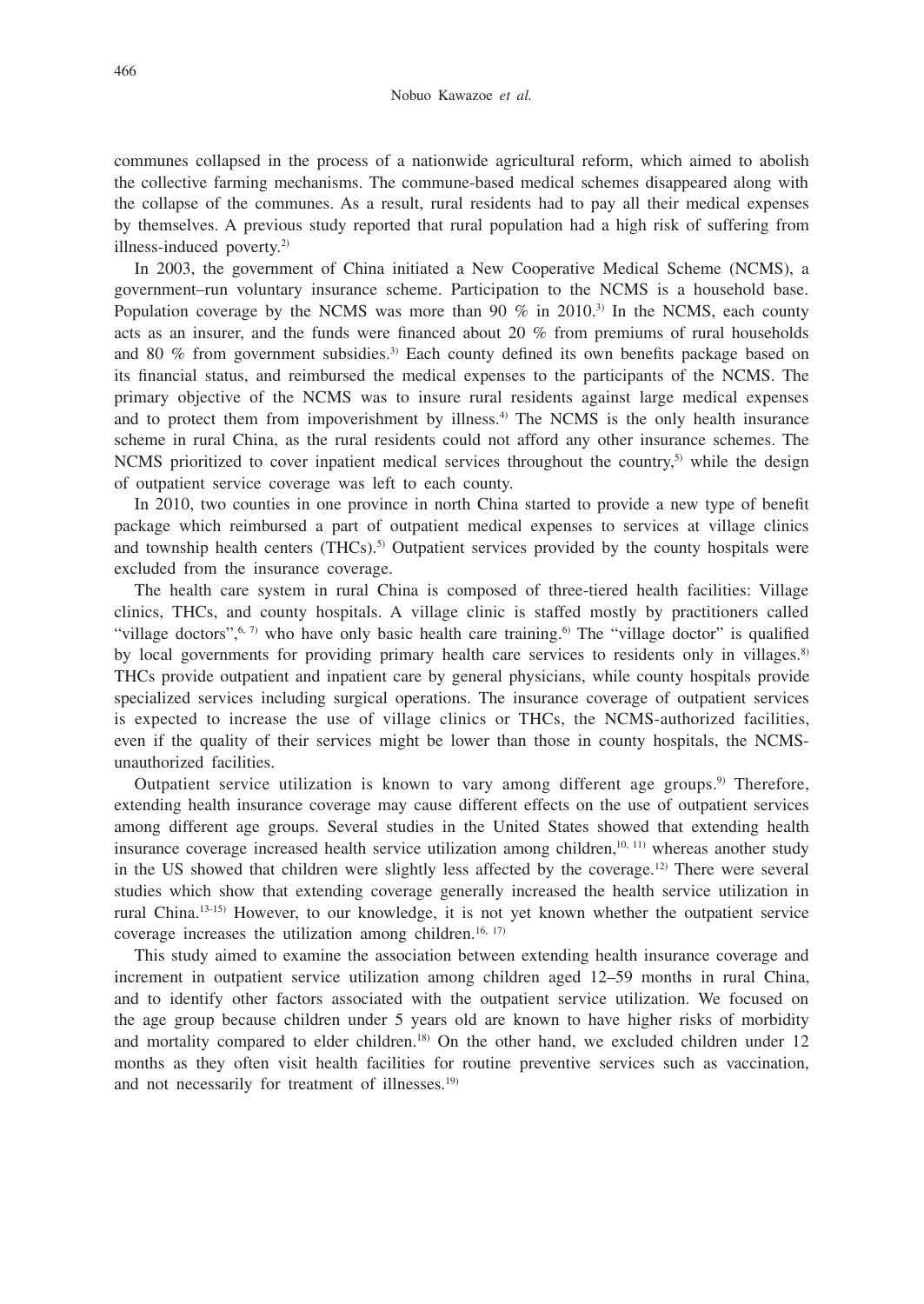# **METHODS**

### *Sampling*

A household questionnaire survey was conducted in 2 counties in a province in north China in August 2010. The 2 counties were purposively selected based on the time when a new type of outpatient benefit package was started: it started in May 2010 in County A, and in January 2010 in County B. Counties A and B had 11 and 12 townships, respectively. We selected 2 townships with average income level from each county. Two villages located within 20 minutes distance by automobiles to THCs were then purposively selected from each of the 4 selected townships. Then from each of the 8 villages, average 16 households with a child aged 12–59 months were selected with convenience sampling. In total, 129 households were selected. If a household had 2 or more children aged 12–59 months, only the younger child was selected. Due to lack of reliable recent records of child registration in the villages, we could not adopt random sampling procedures.

# *Data collection*

Trained interviewers visited each household and conducted face-to-face interviews in local language using a structured questionnaire. The respondents were adult residents of the household who mainly took care of children (childcarer), including parents, grandparents, and other relatives. The proportions of parents, grandparents, and other relatives among the respondents were 78%, 18%, and 4%, respectively. The questionnaire included outpatient service utilization at each "episode" of illness of children. "Episode" was defined as a condition which childcarer perceived as illness, such as fever, diarrhea, etc. The questionnaire also included demographic information such as number, age and education of the household members, enrollment in health insurance, the number of episodes of illness of child for about 6 months from New Year's Day to the day of interview in August 2010, month of incidence of episode, and annual household income. In addition, the average medical expense over all age outpatients at village clinics and THCs in a town of county B in June 2010 were collected in the NCMS county office.

# *Exclusion criteria*

We selected one child from each of selected 129 households. Out of the 129 children selected, we excluded 22 children from our analysis: 5 children were not precisely aged 12–59 months, 7 children had no episodes of illness during the 6 months, 10 children were hospitalized and were excluded from our analysis, which targeted outpatient care. Then, data of 107 children and their total 229 episodes during the 6 months period were analyzed.

#### *Statistical analysis*

We have conducted two independent analyses: an analysis of the decision to seek care and an analysis of choice of health facility (Fig. 1). Self-medication or a care at health facilities was the outcome for the former analysis (model 1), while choice between village clinics or THCs and county hospitals was the outcome of the latter (model 2.1 and model 2.2).

A child could have multiple episodes. Therefore, the outcomes were repeatedly measured, and those outcomes were correlated to each other. Hence, a standard logistic regression without taking into account of their correlation would produce improper estimates.20) To control the correlation, we regarded outcomes as panel monthly data from February to August 2010, and we employed a random effects logistic regression model based on unbalanced panel data.<sup>21, 22)</sup> This model has advantages that it controls correlation of outcomes, and included unobserved effects into the model, such as character of guardian, constitution of child, which were time-constant.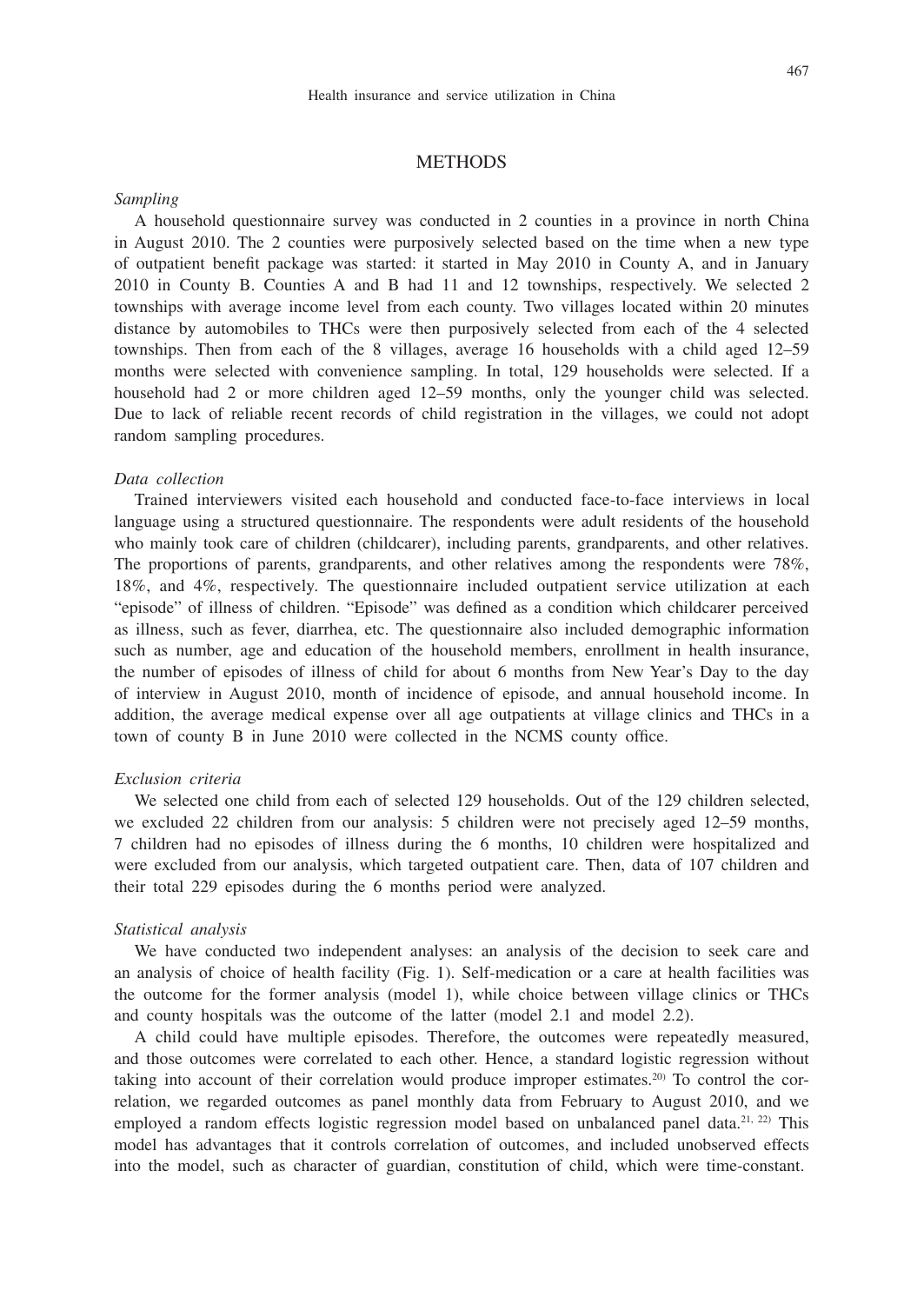

**Fig. 1** Analysis of the decision to seek care and analysis of choice of health facility.

The model<sup>22)</sup> is

$$
\log\left(\frac{p_{it}}{1-p_{it}}\right) = \beta_{0t} + \beta_1 \text{eligibility}_{it} + \beta_2 \text{age}_{it} + \gamma_1 m_{\text{reduction}_i} + \gamma_2 f_{\text{reduction}_i} + \gamma_3 \text{income}_{it}
$$

+  $\gamma_4$ children<sub>i</sub> +  $\gamma_5$ distance<sub>i</sub> +  $\gamma_6$ county<sub>i</sub> +  $\alpha_i$ .

 $P_{it}$  is a probability that the outcome variable was equal to 1. The main explanatory variable was the eligibility for outpatient reimbursement (eligibility<sub>it</sub>): eligible or ineligible for the reimbursement. A household member was eligible for the reimbursement if and only if the following two conditions were both satisfied; (1) the household was enrolled in the NCMS; (2) the county where the household was located had already started to provide the new type of outpatient benefit package at village clinics and THCs (NCMS-authorized facilities). As County A started to provide the benefit package in the middle of May, we had no information about whether the child was eligible or not for the reimbursement at each episode in May. Therefore, we excluded the episodes in May of County A from our analysis. The other explanatory variables in the model were age in months ( $age_{ii}$ ), the levels of mother's education (m.education<sub>i</sub>) and father's education (f.educationi), annual household income (incomei), number of children in a household (childreni), distance from a house to a county hospital (distancei), county where a household was located (county<sub>i</sub>) and a random effects variable  $\alpha_i$  which represented the combined effect on an outcome of all unobserved variables that were constant over time.<sup>22)</sup> In the model, eligibility<sub>it</sub> and age<sub>it</sub> are time-varying variables, and m.education<sub>i</sub>, f.education<sub>i</sub>, income<sub>i</sub>, children<sub>i</sub>, distance<sub>i</sub>, county<sub>i</sub>, and  $\alpha_i$  are time-invariant variables. Sub-index i represents each of the children, and t represents a month between February and August. The eight explanatory variables in the model belong to one of three categories: structural, financial, or personal. Distancei and countyi belong to structural, eligibility<sub>it</sub> to financial, and the remaining 5 variables to personal category.<sup>23)</sup> All data analyses were done using STATA (version SE 12.0) with programs written in a theoretical study.<sup>22)</sup>

#### *Ethical clearance*

Ethical approval for the study was obtained from the Bioethics Review Committee of Nagoya University School of Medicine (Approval number 1007, approved on July 27, 2010). Approvals of the survey were obtained from the health bureaus of County A and B. Written informed consents were obtained from all participants of the interviews after adequate explanations of the objectives and procedures of the study in local language.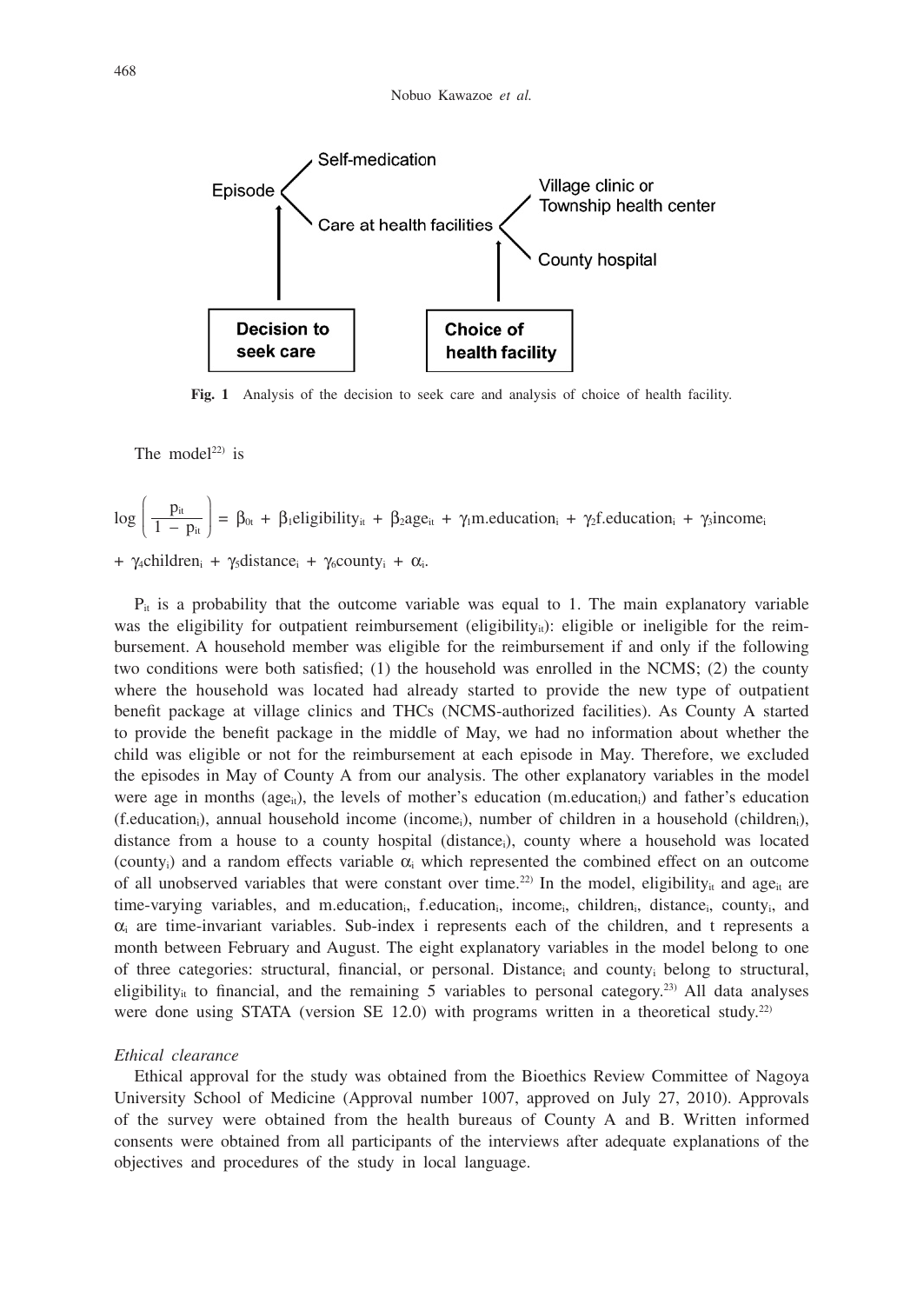#### 469

# **RESULTS**

Table 1 shows household profiles and outpatient reimbursement rates at health facilities. The number of households in County A and B were 52 and 55, respectively. Ten of the 52 households in County A and three of the 55 households in County B were not enrolled in the NCMS. Average age of the children was 28.6 months. More than 80 % of parents of the children had formal education of 7 years or more. The education levels of mothers of NCMS enrolled households were higher than that of those not enrolled households in both counties. Average annual household income was US\$ 4,221. The income level of NCMS enrolled households was higher than that of not enrolled households in both counties. The average number of children in a household was 1.42: the minimum was 1 and the maximum was 3. Reimbursement rates for medical expenses of outpatients in County A and County B were 20  $\%$  or 25  $\%$ .

Average medical expense at each visit to health facilities over all age outpatients was US\$ 3.73 at village clinics and US\$ 4.41 at THCs in a town of County B in June. Because average annual household income was US\$ 4,221 (Table 1), the estimated ratios of the expense to the income at each visit to village clinics or THCs were less than 0.1 % in County A and 0.11 % in County B. Because the reimbursement rate at both facilities was less than or equal to 25  $\%$ , the estimated ratio of refund to the income was less than 0.03 % at each visit to village clinics or THCs.

Table 2 shows descriptive statistics of eligibility for the reimbursement and outpatient services utilization, which comprised the decision to seek care and choice of health facility at each episode. The total number of episodes was 229. Regarding the decision to seek care, 227 episodes (99.1 %) were cared at health facilities, while only 2 episodes were self-medicated. Even if the children were ineligible for the reimbursement,  $97.2 %$  of episodes were cared at health facilities, and 62 episodes (89.9 %) were cared at village clinics or THCs. The association between eligibility for the reimbursement and decision to seek care was not statistically significant ( $p = 1.000$ )

| Variables                            | Total     | County A  |           |                 | County B  |           |                        |
|--------------------------------------|-----------|-----------|-----------|-----------------|-----------|-----------|------------------------|
|                                      |           | Total     | Enrolled  | Not<br>enrolled | Total     | Enrolled  | <b>Not</b><br>enrolled |
| Number of households, n              | 107       | 52        | 42        | 10              | 55        | 52        | 3                      |
| Age in months <sup>a)</sup> , month  | 28.6      | 31.3      | 29.7      | 38.1            | 26.0      | 26.3      | 21.0                   |
| Mother's education, $n(\%)$          |           |           |           |                 |           |           |                        |
| $< 7$ years                          | 20(18.7)  | 14(26.9)  | 10(23.8)  | 4(40.0)         | 6(10.9)   | 5(9.6)    | 1(33.3)                |
| $\geq 7$ years                       | 87 (81.3) | 38 (73.1) | 32(76.2)  | 6(60.0)         | 49 (89.1) | 47 (90.4) | 2(66.7)                |
| Father's education, $n(\%)$          |           |           |           |                 |           |           |                        |
| $<$ 7 years                          | 18 (16.8) | 9(17.3)   | 6(14.3)   | 3(30.0)         | 9(16.4)   | 9(17.3)   | 0(0.0)                 |
| $\geq 7$ years                       | 89 (83.2) | 43 (82.7) | 36 (85.7) | 7(70.0)         | 46 (83.6) | 43 (82.7) | 3(100.0)               |
| Household income, US\$               | 4221      | 4208      | 4266      | 3967            | 4233      | 4286      | 3318                   |
| Number of children in a household, n | 1.42      | 1.33      | 1.29      | 1.50            | 1.51      | 1.48      | 2.00                   |
| Distance to a county hospital, km    | 28.6      | 19.8      | 17.1      | 31.0            | 36.8      | 37.6      | 24.3                   |
| Outpatient reimbursement rate, %     |           |           |           |                 |           |           |                        |
| Village clinics                      |           |           | 25        |                 |           | 25        |                        |
| <b>THCs</b>                          |           |           | 20        |                 |           | 25        |                        |

**Table 1** Household profile and reimbursement rates at health facilities.

a) Age in months in February 2010.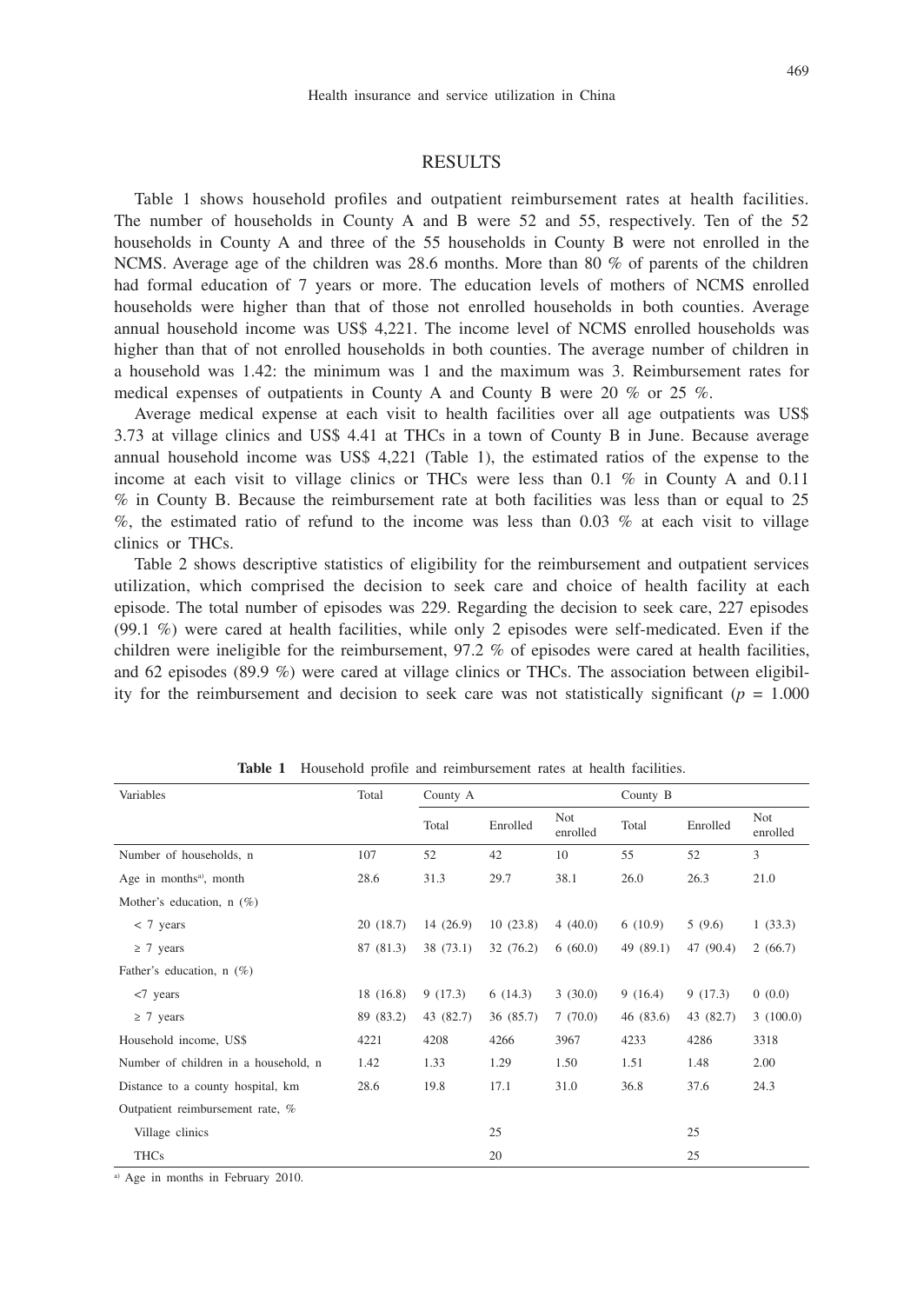|                               | Decision to seek care, $n(\%)$ |                 |                              | Choice of health facility, $n(\%)$ |                                           |                        |  |
|-------------------------------|--------------------------------|-----------------|------------------------------|------------------------------------|-------------------------------------------|------------------------|--|
| Eligibility for reimbursement | Total                          | Self-medication | Care at health<br>facilities | Total                              | Village clinics<br>and THCs <sup>a)</sup> | County<br>hospitals b) |  |
| Total                         | 229                            | 2(0.9)          | 227(99.1)                    | 227                                | 210 (92.5)                                | 17(7.5)                |  |
| Eligible                      | 158                            | 0(0.0)          | 158 (100.0)                  | 158                                | 148 (93.7)                                | 10(6.3)                |  |
| Ineligible                    | 71                             | 2(2.8)          | 69 (97.2)                    | 69                                 | 62 (89.9)                                 | 7(10.1)                |  |

**Table 2** Descriptive statistics of eligibility and the utilization at each episode.

a) NCMS-authorized facilities.

b) NCMS-unauthorized facilities.

**Table 3** Association between eligibility and choice of health facility, and determinants of choice of health facility.

| Variables                            | Model 2.1           |            | Model 2.2            |            |  |
|--------------------------------------|---------------------|------------|----------------------|------------|--|
|                                      | OR (95 % CI)        | $p$ -value | OR (95 % CI)         | $p$ -value |  |
| Eligibility for reimbursement        |                     |            |                      |            |  |
| Ineligible                           | 1                   |            | $\mathbf{1}$         |            |  |
| Eligible                             | $2.07(0.46 - 9.28)$ | 0.341      | $1.09(0.28 - 4.28)$  | 0.897      |  |
| Age in months, month                 |                     |            | $1.09(1.02 - 1.16)$  | 0.014      |  |
| Mother's education                   |                     |            |                      |            |  |
| $< 7$ years                          |                     |            | $\mathbf{1}$         |            |  |
| $\geq 7$ years                       |                     |            | 7.38 (1.29-42.33)    | 0.025      |  |
| Father's education                   |                     |            |                      |            |  |
| $< 7$ years                          |                     |            | 1                    |            |  |
| $\geq 7$ years                       |                     |            | $0.17(0.01-2.62)$    | 0.204      |  |
| Household income, US\$100            |                     |            | $0.98$ $(0.96-1.00)$ | 0.102      |  |
| Number of children in a household, n |                     |            | 7.64 (1.32-44.28)    | 0.023      |  |
| Distance to a county hospital, km    |                     |            | $1.02(0.98-1.06)$    | 0.310      |  |
| County                               |                     |            |                      |            |  |
| County A                             |                     |            | 1                    |            |  |
| County B                             |                     |            | 2.18 (0.44-10.72)    | 0.337      |  |

An outcome is the choice of health facility; village clinics or THCs = 1, county hospitals =  $0$ , n = 227. OR and CI mean odds ratio and confidence interval, respectively.

in model 1). In model 1, explanatory variables were eligibility, age, and unobserved variable.

As shown in Table 3, the association between eligibility for the reimbursement and choice of health facility was not statistically significant ( $p = 0.341$  in model 2.1,  $p = 0.897$  in model 2.2). However, age in months (Odds Ratio (OR) =  $1.09$ ,  $p = 0.014$ ), the level of mother's education  $(OR = 7.38, p = 0.025)$ , and the number of children in a household  $(OR = 7.64, p = 0.023)$ were significantly associated with the study participants' choice of health facility (model 2.2). Age in months, the level of mother's education, and the number of children of a household were also associated with an increase in the probability that village clinics or THCs would be the eventual choice.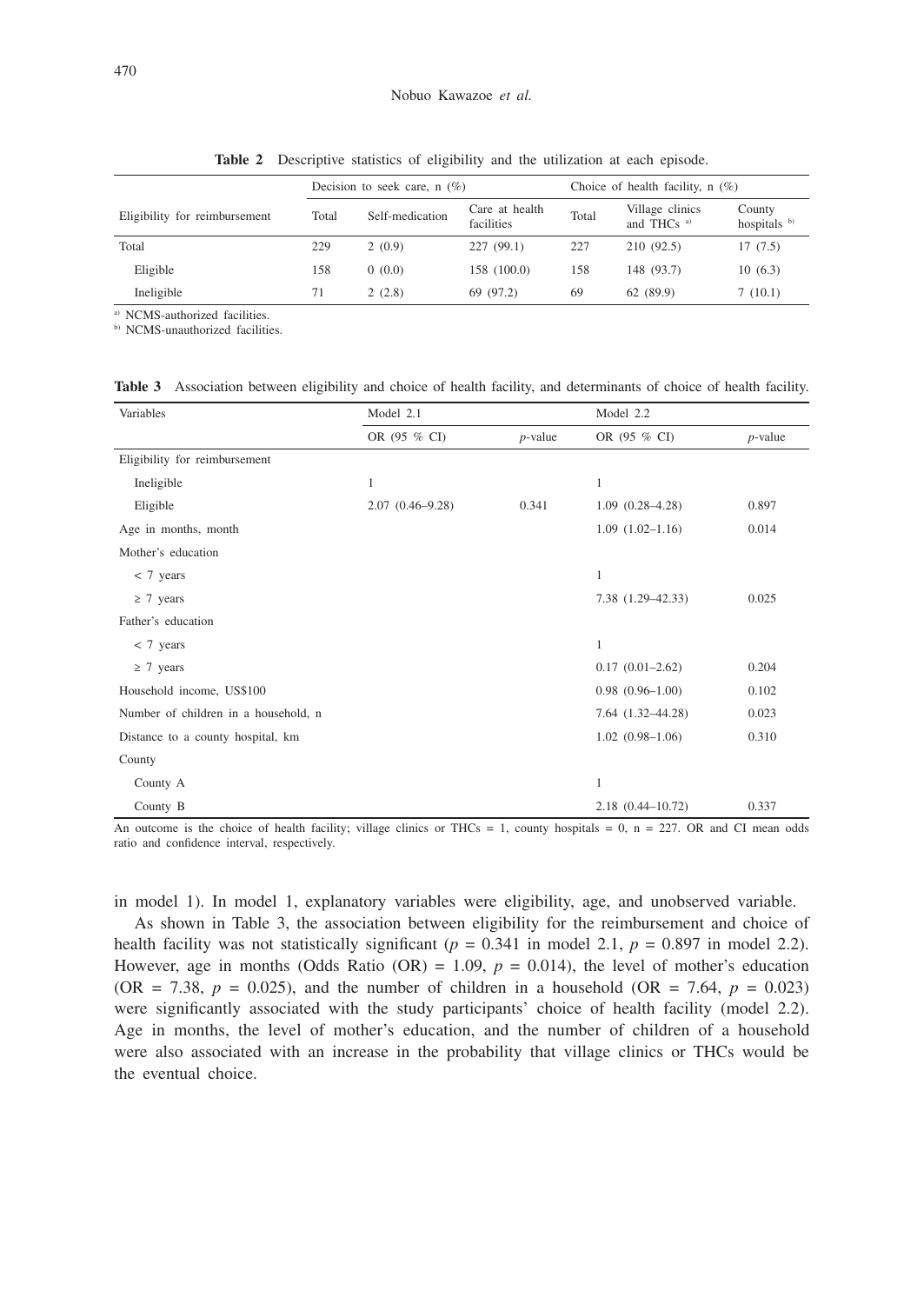# DISCUSSION

To our knowledge, this is the first study to examine the association between health insurance coverage and outpatient service utilization of small children in rural China. We assessed decisions of parents at each episode of the illness of every child, whether they sought outpatient services or not and the type of health facility of their choice. We found that extending health insurance coverage was not positively associated with the increased utilization of outpatient services of small children in rural China. Even though the children were ineligible for the reimbursement, the ratio of seeking care at health facilities was high (97.2 %). Similarly, the ratio of care at village clinics or THCs (NCMS-authorized facilities) was high (89.9 %).

Several factors may have influenced the above findings. First, the low ratio of refund to annual household income may have discouraged residents eligible for the reimbursement to increase the use of health services. The ratio of the refund for outpatient services at village clinics or THCs to annual household income was estimated to be less than 0.03 %.

Second, a village clinic played not only the role of a primary care provider, but also a drug store in the village. The village clinic was possibly the only shop selling over-the-counter drugs in the village. Thus, regardless of eligibility for the reimbursement, village residents were likely to visit village clinics to purchase drugs. Residents who visited village clinics were likely to receive medical consultation as well, since consultation of "village doctors" was likely to be provided free of charge. $24, 25$ 

Third, regardless of eligibility for the reimbursement, parents of small children were likely to visit village clinics, because they had close relations with the "village doctors." A previous study in rural China reported that the family members of children relied on "village doctors", because they accepted credit for medical expenses, made a house call, $\eta$  and provided regular vaccinations. On the contrary, a qualitative study in Vietnam reported that poor attitudes of doctors in public health facilities made the parents of children reluctant to seek their free of charge care.<sup>26)</sup>

Finally, regardless of eligibility for the reimbursement, residents were likely to visit health facilities close to their residences: *i.e.*, village clinics or THCs, of which services were covered partly by the insurance. The Ministry of Health of China subsidizes the fee for medical services and medicines to keep the patients' payment low.<sup>27)</sup> Each village has a village clinic located closely to houses of the residents.<sup>28)</sup> Several studies in developing countries reported that vicinity of health facilities increased health services utilization when combined with the dearth of transportation, which contributed to increase the costs of visits $2^{9\text{-}31}$  and opportunity costs.<sup>26)</sup>

Although health insurance coverage may not be clearly associated with the utilization of outpatient services, we identified three other factors which associated with the utilization: children's age in months, the level of mothers' education, and the number of children in a household. Children of younger age were more likely to be cared at county hospitals, similar to the findings of previous studies.<sup>9, 32)</sup> This may be due to the fact that parents are afraid that very sick children, who could not appeal the condition by themselves, might be in serious illness.

Increased level of mothers' education was also associated with increased utilization of village clinics or THCs. This finding is in line with previous studies which reported that educated mothers are more likely to seek care at clinics rather than hospitals.<sup>9)</sup> Possible reason could be the fact that educated mothers are more likely to perceive illness of children at an early stage,  $33$ ) and are likely to avoid unnecessary medical care for their children, therefore would be more likely to visit village clinics or THCs at first.

An increase in the number of children in a household was associated with increment in the utilization of village clinics or THCs. The number of children in a household reportedly has a positive effect on the probability of receiving care at clinics and primary level health facilities,<sup>9</sup>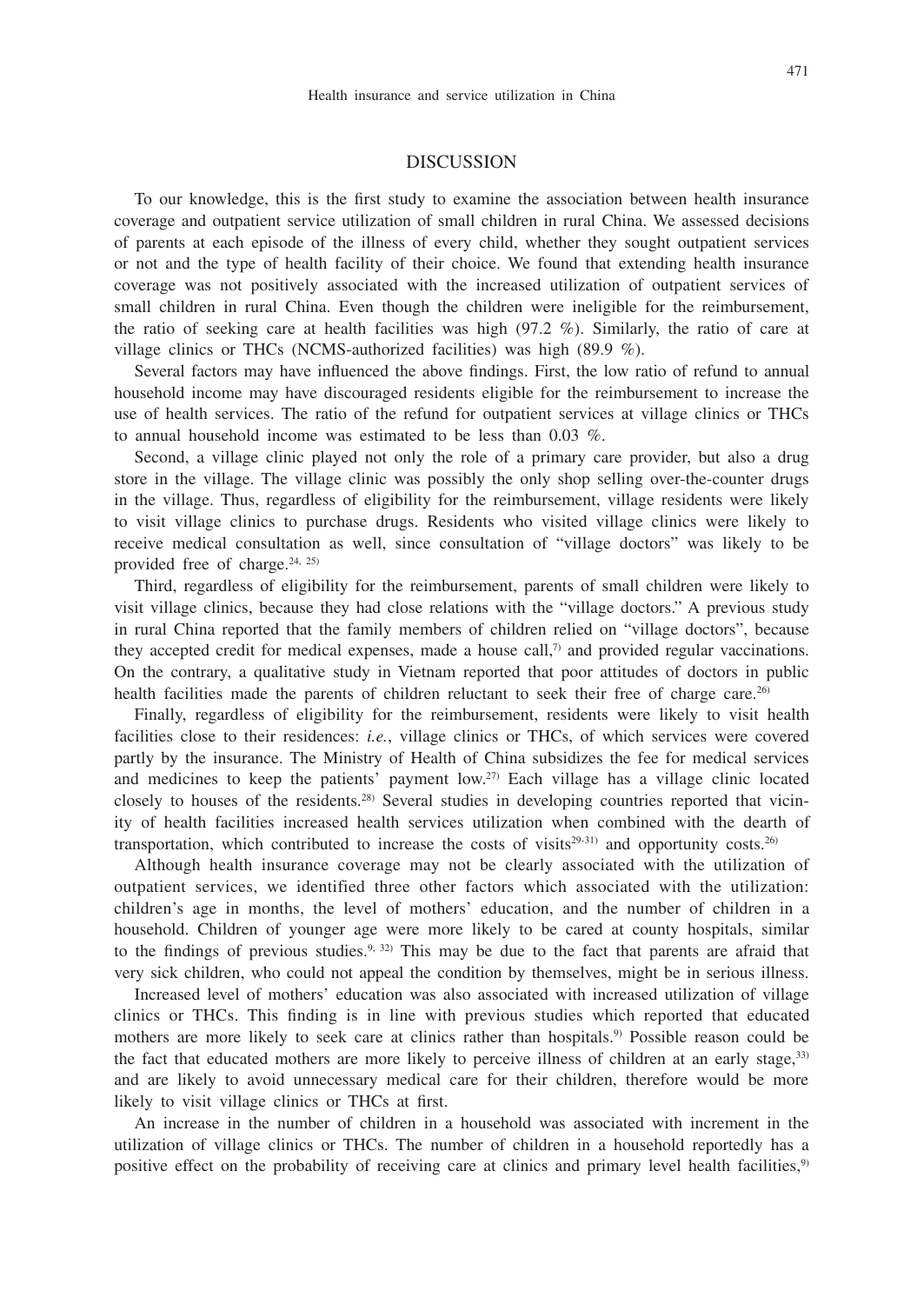since the guardians of children might want to save the health care costs and time to go to the distant health facilities so that they could take care of other children.

This study had several limitations. First, the sample might not be representative, as we adopted purposive sampling and convenience sampling, but not random sampling. Therefore, our results may not represent country wide status. However, we found that we selected over 50 % of total children of the age group in a village, which had a recent child registration record. Since the selected villages had similar household numbers, we considered that we sampled sufficient number of children to minimize sampling biases. Second, the interval between the commencement of the new type of outpatient benefit package in the study area and our data collecting period might not be long enough to show the effects. Some childcarers may not have been aware of the new benefit package in detail. Third, we analyzed the data of County A excluding the episodes in May, as the insurance coverage was extended gradually in May. Had we included them in the analysis, the level of mothers' education, and the number of children in a household would not be statistically significant. Fourth, the data has possible recall biases of the respondents, as we asked illness episode in the past 6 months. They might remember only episodes when they had taken their children to health facilities. The face-to-face interviews by trained interviewers we conducted were, however, helpful to encourage the guardians to remember minor episodes as precisely as possible.

# **CONCLUSIONS**

This study revealed that extending health insurance coverage for outpatient services may not be directly associated with increment in outpatient service utilization of small children in rural China. It also identified 3 other factors significantly associated with increment in outpatient service utilization: younger age, increased level of mother's education, and increased number of children in a household.

### ACKNOWLEDGEMENTS

This study was supported by The Resona Foundation for Asia and Oceania, 2010–12. We are grateful to all participants who kindly responded our interviews in the villages. We are indebted to the faculty members and students of Harbin Medical University for their valuable comments on our study. We also thank Dr. Esayas Haregot Hilawe, Department of Public Health and Health Systems, Nagoya University School of Medicine, for his valuable comments and advice.

# CONFLICTS OF INTEREST

The authors declare that they have no conflicts of interests.

#### **REFERENCES**

- 1) Hsiao W. Transformation of health-care in China. *N Engl J Med*, 1984; 310: 932–936.
- 2) Liu Y, Hsiao W, Li Q, Liu X, Ren M. Transformation of China rural health-care financing. *Soc Sci Med*, 1995; 41: 1085–1093.
- 3) Meng Q, Xu K. Progress and challenges of the rural cooperative medical scheme in China. *Bull World Health Organ*, 2014; 92: 447–451.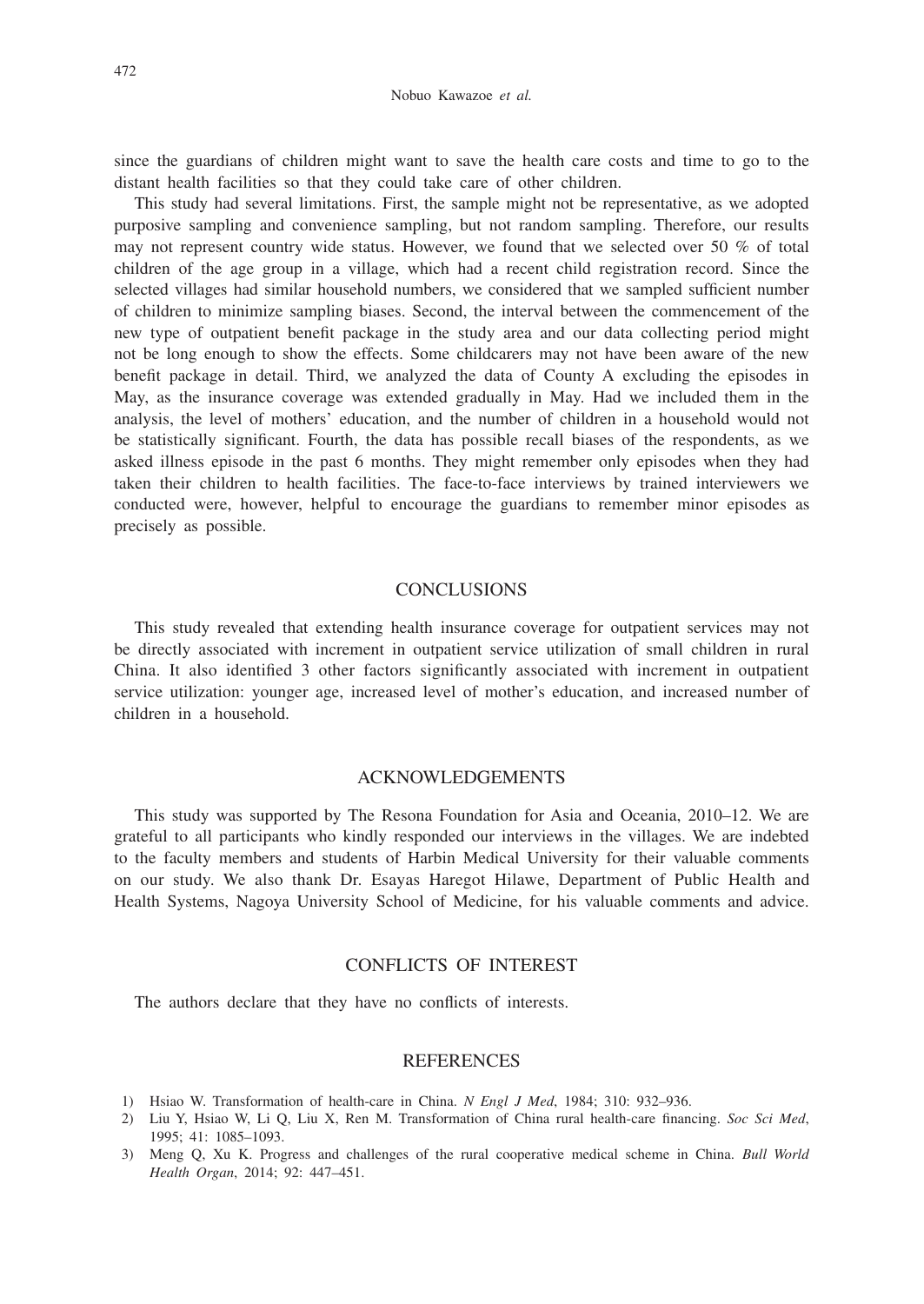- 4) Yip W, Hsiao W. The Chinese health system at a crossroads. *Health Aff*, 2008; 27: 460–468.
- 5) Yip W, Hsiao W, Chen W, Hu S, Ma J, Maynard A. Early appraisal of China's huge and complex healthcare reforms. *Lancet*, 2012; 379: 833–842.
- 6) Blumenthal D, Hsiao W. Privatization and its discontents—the evolving Chinese health care system. *N Engl J Med*, 2005; 353: 1165–1170.
- 7) Babiarz KS, Yi H, Luo R. Meeting the health-care needs of the rural elderly: the unique role of village doctors. *China World Econ*, 2013; 21: 44–60.
- 8) General Office of the State Council, People's Republic of China. Regulations on administration of practice of medicine by rural doctors (in Chinese). *Gazette of the State Council of the People's Republic of China*, 2003; 26.
	- http://www.gov.cn/gongbao/content/2003/content\_62342.htm (Accessed on April 20, 2015)
- 9) Gertler P, Gaag Jvd. The willingness to pay for medical care: evidence from two developing countries. pp. 35–50, 1990, Johns Hopkins University Press, Baltimore.
- 10) Leibowitz A, Manning WG, Keeler EB, Duan N, Lohr KN, Newhouse JP. Effect of cost-sharing on the use of medical services by children: interim results from a randomized controlled trial. *Pediatrics*, 1985; 75: 942–951.
- 11) Newacheck PW, Stoddard JJ, Hughes DC, Pearl M. Health insurance and access to primary care for children. *N Engl J Med*, 1998; 338: 513–519.
- 12) Newhouse JP. Free for all? : lessons from the RAND health insurance experiment. pp.80–151, 1993, Harvard University Press, Cambridge, Massachusetts.
- 13) Qian D, Pong R, Yin A, Nagarajan KV, Meng Q. Determinants of health care demand in poor, rural China: the case of Gansu Province. *Health Policy Plan*, 2009; 24: 324–334.
- 14) Wang H, Liu Y, Zhu Y, Xue L, Dale M, Sipsma H, Bradley E. Health insurance benefit design and healthcare utilization in northern rural china. *PLoS One*, 2012; 7: e50395.
- 15) Dai B, Zhou J, Mei YJ, Wu B, Mao Z. Can the new cooperative medical scheme promote rural elders' access to health-care services? *Geriatr Gerontol Int*, 2011; 11: 239–245.
- 16) Feng X, Guo S, Yang Q, Xu L, Zhu J, Guo Y. Regional disparities in child mortality within China 1996–2004: epidemiological profile and health care coverage. *Environ Health Prev Med*, 2011; 16: 209–216.
- 17) Zhang R, Yin A, Shi L, Liu J, An J. Impacts of basic medical care system on healthcare seeking behaviors of urban and rural residents (in Chinese). *China public health*, 2012: 324–326.
- 18) World Health Organization. MDG 4: reduce child mortality. http://www.who.int/topics/millennium\_development\_goals/child\_mortality/en/. (Accessed on April 20, 2015).
- 19) Zheng J, Zhou Y, Wang H, Liang X. The role of the China experts advisory committee on immunization program. *Vaccine*, 2010; 28: A84–87.
- 20) Kleinbaum DG, Klein M. Logistic regression: a self-learning text. 3rd edition. pp.489–538, 2010, Springer, Atlanta.
- 21) Allison PD. Fixed effects regression models. pp.28–37, 2009, SAGE Publishing Inc, Los Angeles.
- 22) Wooldridge JM. Econometric analysis of cross section and panel data. 2nd edition. pp.281–287, 2010, The MIT Press, London.
- 23) Millman M (ed). Access to health care in America. pp.21–45, 1993, National Academy Press, Washington DC.
- 24) Zhang X, Zhao X, LV Z, Wang X, Peng Y, Peng W. Rural doctors in village culture circumstances (in Chinese). *Chinese Medical Ethics*, 2010; 23: 60–62.
- 25) Li W, Liu J. Question and inspiration of general medical fee (in Chinese). *China Health Insurance*, 2011:  $40-42$ .
- 26) Le TH, Ottosson E, Nguyen TKC, Kim BG, Allebeck P. Drug use and self-medication among children with respiratory illness or diarrhea in a rural district in Vietnam: a qualitative study. *J Multidiscip Healthc*, 2011; 4: 329–336.
- 27) General Office of the State Council, People's Republic of China. Opinions of the Central Committee of the Communist Party and the State Council on Deepening the Reform of the Medical and Health Care System. *Gazette of the State Council of the People's Republic of China*, 2009; 11. http://www.lawinfochina. com/display.aspx?lib=law&id=7416&CGid= (Accessed on April 20, 2015)
- 28) Center for Health Statistics and Information, Ministry of Health, People's Republic of China. An analysis report of national health services survey in China, 2008 (in Chinese). pp.13–14, 2009, Peking Union Medical College Press, Beijing, China.
- 29) Noorali R, Luby S, Rahbar MH. Does use of a government service depend on distance from the health facility? *Health Policy Plan*. 1999; 14: 191–197.